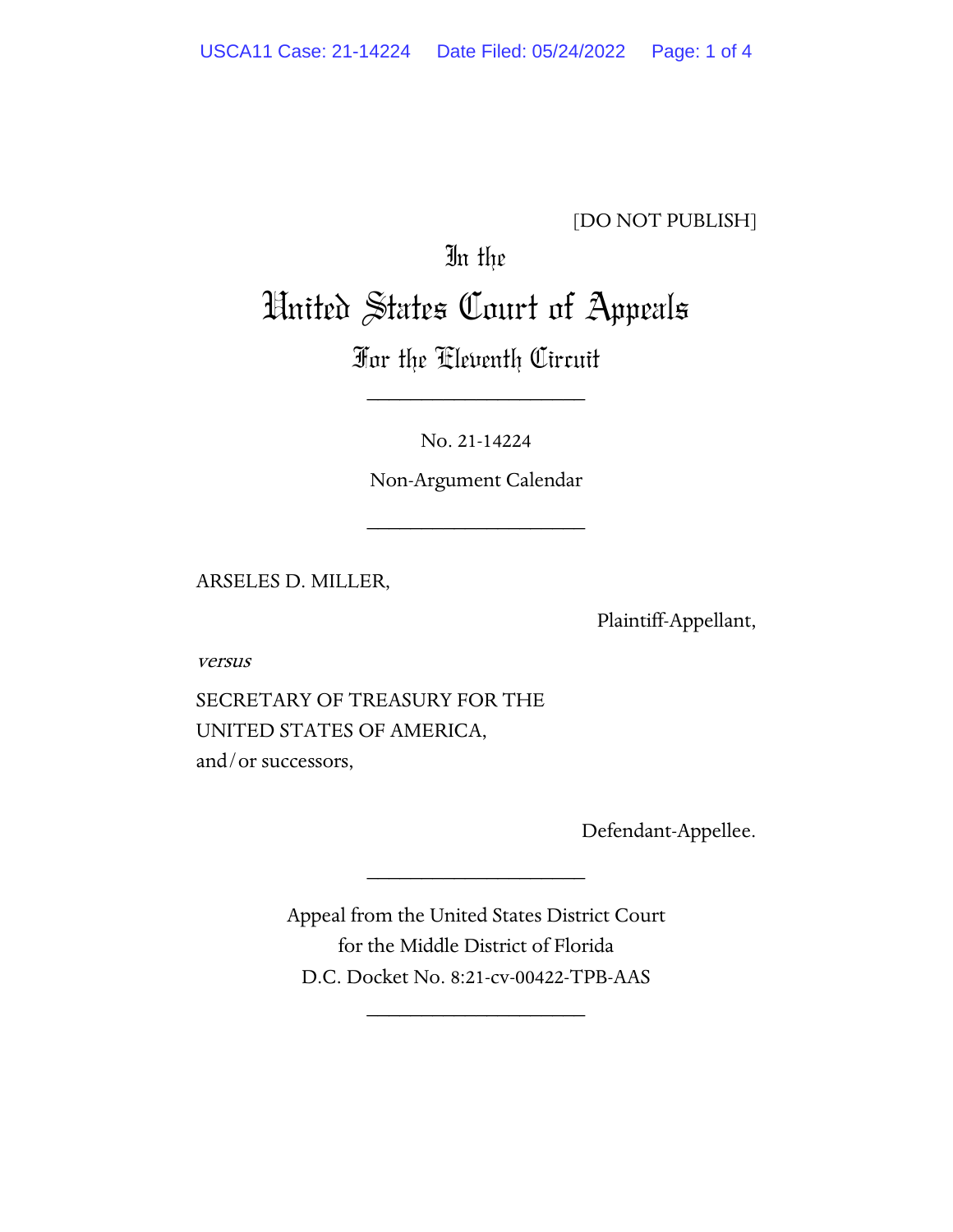## 2 Opinion of the Court 21-14224

Before WILLIAM PRYOR, Chief Judge, JORDAN and NEWSOM, Circuit Judges.

PER CURIAM:

Arseles Miller appeals *pro se* the *sua sponte* dismissal of his complaint against Jacob Lew, the former Secretary of the Treasury for the United States. 42 U.S.C. § 1983. The district court dismissed Miller's complaint as frivolous. 28 U.S.C.  $\S$  1915A(b)(1). We affirm.

Miller identified himself in the caption of his 14-page complaint as a "Pre-1933 Private American National: Citizen of the United States Republic." He discussed various government powers, individual rights, and his beliefs about birth certificates. He alleged that his birth certificate made him "wedded to, and made surety for, the de facto, artificial person, state creation, quasi-business trust, statutory Public 'U.S. Citizen'" and that "Article I, Section 2, Paragraph 2, and Article IV, Section 2 of the United States Constitution" "restored [him] to his former status—Private Citizen of the United States: American National—American Freeman," based on paperwork he filed in Florida. He argued that the Just Compensation Clause of the Fifth Amendment protected him, that he was a "member of the 'Posterity'" that the Constitution was designed to protect, and that the Fourteenth Amendment gave him the use and benefit of unspecified property held in trust. Miller argued that Lew, by failing to respond to several notices from Miller, agreed that Miller was a private citizen with the right "to said corporate sole and its property" and trustee rights. Miller requested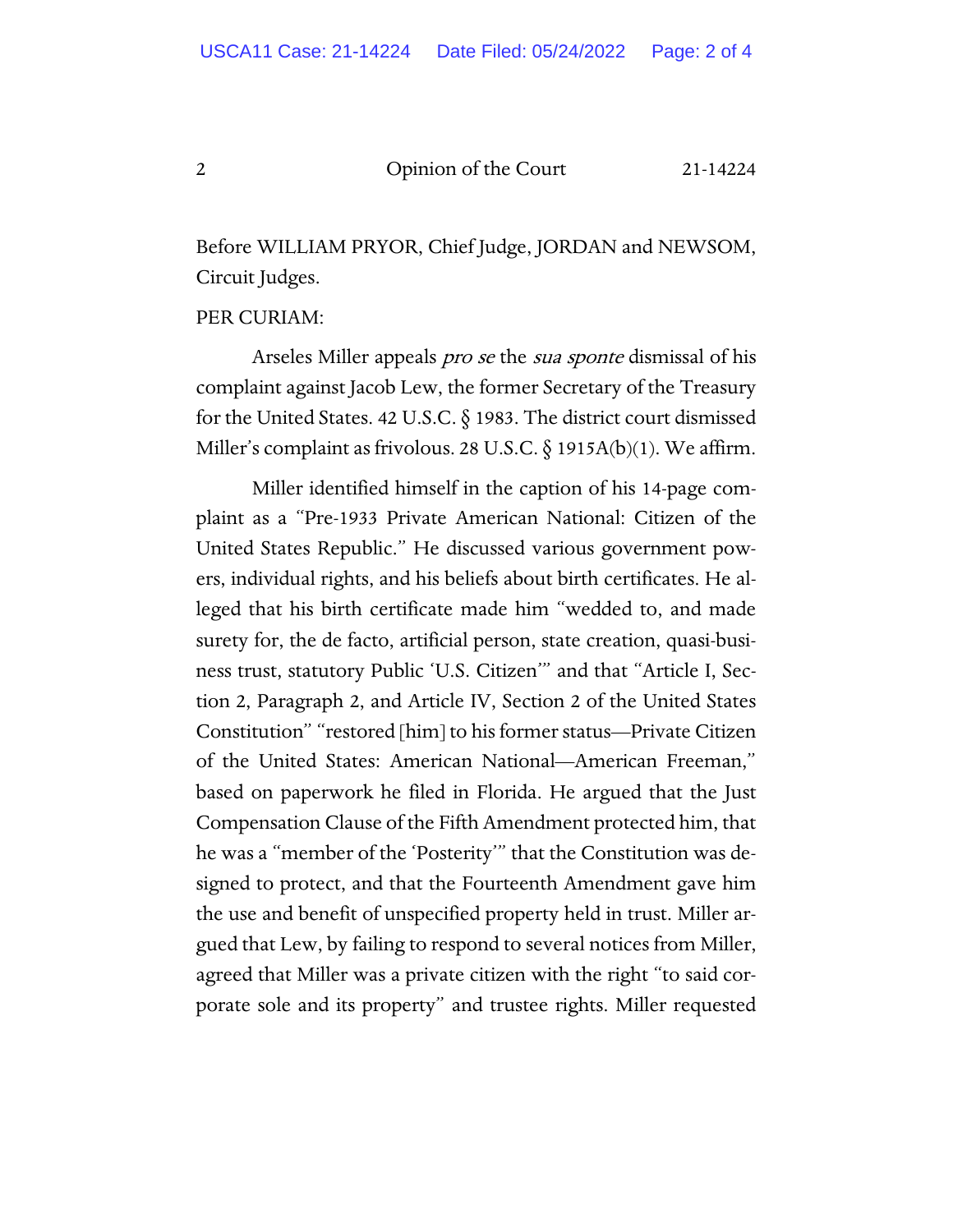21-14224 Opinion of the Court 3

that the district court order use of the trust "to extinguish the debts" in a criminal case, to "[p]rovide for an emergency trust allowance upon [his] release," and to "set [a] monthly trust allowance for [his] use and enjoyment." Miller also requested that the district court "[a]rrange for [him] to be listed in all government database as Private American National Citizen" and to "[p]rovid[e] all protection, whether federal or state, including but not limited to, licenses . . . [and] identification documents."

We review the dismissal of a complaint as frivolous for abuse of discretion. Miller v. Donald, 541 F.3d 1091, 1100 (11th Cir. 2008) (dismissal). The failure of the district court to elaborate on the reasons for a dismissal "does not necessarily preclude affirmance where appropriate reasons for dismissal are readily apparent." Am. United. Life. Ins. Co. v. Martinez, 480 F.3d 1043, 1071 (11th Cir. 2007) (quoting Grant v. Seminole Cnty., Fla., 817 F.2d 731, 732 (11th Cir. 1987)).

Miller, who listed the Central Florida Reception Center as his address on his complaint, was subject to the requirements of the Prison Litigation Reform Act. See Harris v. Garner, 216 F.3d 970, 981 (11th Cir. 2000) ("[T]he only status that counts, for purposes of . . . [the Act, 42 U.S.C.  $\S$  1997e(e)] is whether the plaintiff was a 'prisoner confined in a jail, prison, or other correctional facility' at the time the federal civil action was 'brought,' i.e., when it was filed."); 28 U.S.C.  $\S$  1915A(c). The Act provides that a district court "shall review . . . a complaint in a civil action in which a prisoner seeks redress from a governmental entity or officer or